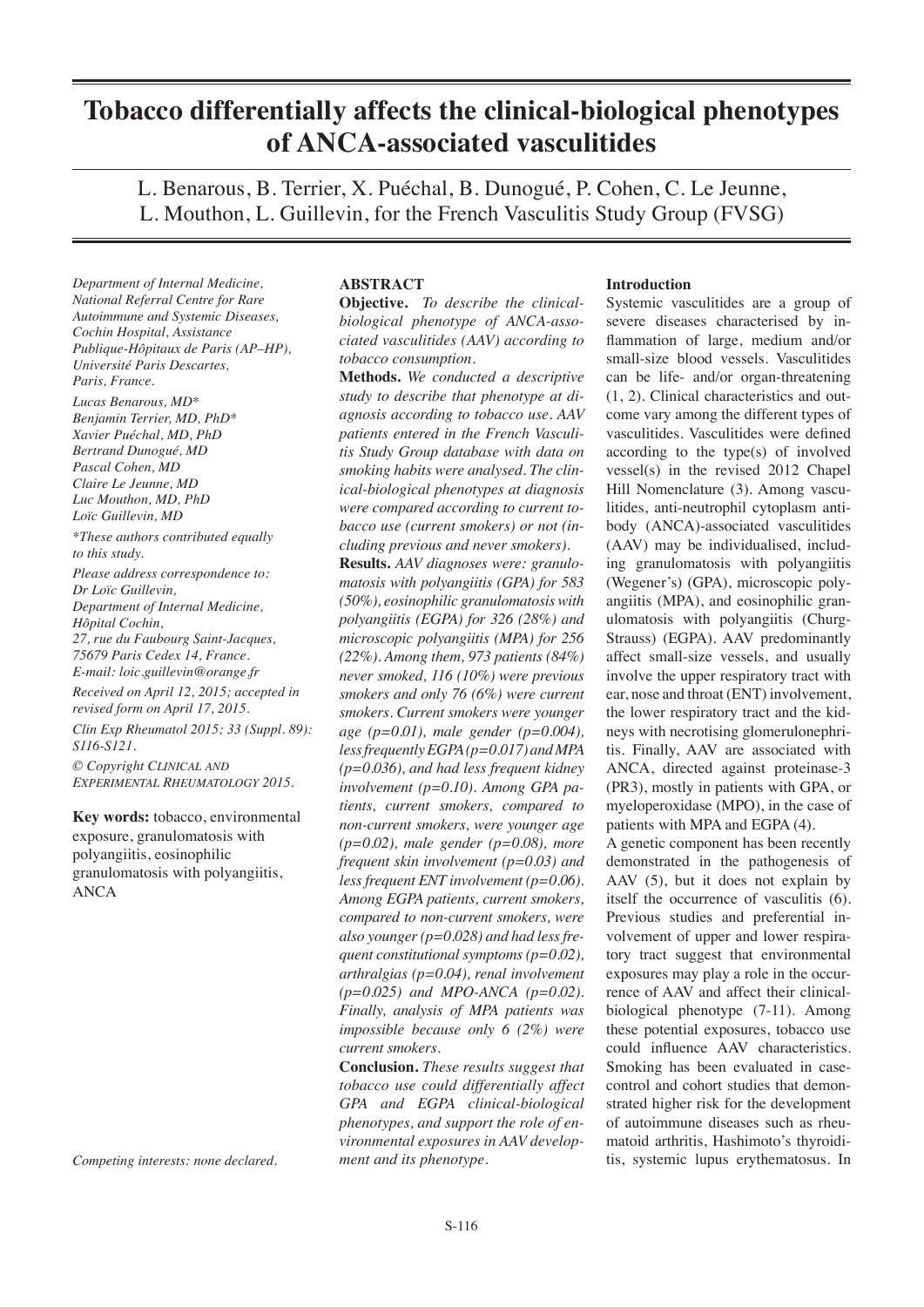AAV, data are scarce in the literature regarding the influence of smoking habits. A case-control study by Lane *et al.* found no influence (9) whereas Haubitz *and al.* reported a protective role of smoking on the development of AAV (12). More recently, a Swedish study suggested that tobacco could influence the phenotype of AAV reporting a lower prevalence of ENT involvement in smokers (13). In contrast, in anti-glomerular basement membrane vasculitis, cigarette smoking was showed to play a major role in the occurrence of the disease in susceptible individuals (14). To better describe the effect of tobacco consumption on the clinical-biological

phenotype of AAV, we conducted a descriptive study on the clinical-biological phenotype at diagnosis according to tobacco use.

# **Patients and methods**

#### *Patient selection*

We conducted a descriptive retrospective study of patients with AAV according to the American College of Rheumatology (ACR) criteria for GPA and EGPA (15, 16), and/or the European Medicines Agency (EMA) algorithm (17) and/or Chapel Hill definitions (3) for GPA, MPA and EGPA, who had data entered into the FVSG database before July 2014 (See Appendix for members of the FVSG.) All patient data have been collected in the FVSG database since its inception in 1983. Tobacco use corresponded in the vast majority of cases to cigarette smoking, but often the medical records did not distinguished between cigarette, cigar and pipe. The patients were distinguished between current smokers, previous smokers (who stopped smoking for more than 3 months) and never smokers at diagnosis. Patients received oral and written information attesting to their unrestricted rights to ask for the deletion of their data. Patients with insufficient data, concomitant human immunodeficiency virus and/or hepatitis C virus infection, cryoglobulinaemia, or other systemic diseases were also excluded. This survey was conducted in compliance with the protocol of Good Clinical Practices and Declaration of Helsinki principles. In accordance with French law, formal approval from an ethics committee was not required for this type of study.

### *Baseline measurements*

Each eligible patient's medical chart was retrieved and reviewed with respect to demographics, clinical, biologic, radiologic, histologic findings, and outcome. For patients who had been included in trials, data were also extracted and checked using the standardised FVSG recording form, which has been used since 1983. The following clinical manifestations were recorded at diagnosis of AAV: constitutional symptoms (fever  $\geq$ 38.5°C, weight loss  $>$ 3 kg during the 3 months preceding diagnosis); myalgias and arthralgias; peripheral neuropathy; central nervous system involvement; renal involvement; cutaneous symptoms; gastrointestinal manifestations; cardiovascular involvement (cardiomyopathy, pericarditis, digital ischaemia without necrotic lesions, distal ischaemia with necrotic lesions, and limb arterial claudication); ocular involvement; and pulmonary involvement (cough, pleural effusion, lung infiltrates and nodules). Each of their organ systems was initially assessed with the Birmingham Vasculitis Activity Score (BVAS) (18). Biologic parameters studied included serum creatinine level, C-reactive protein (CRP) level at diagnosis, haemogram and ANCA status (considered to be positive when ANCA were detected by IF and/or ELI-SA in the serum at diagnosis).

#### *Statistical analyses*

Data are presented as means  $\pm$  SD or as medians (range), as appropriate for continuous variables, and number (%) for qualitative variables. Fisher's exact test was used to compare qualitative variables and the non-parametric Mann-Whitney U-test to compare continuous variables. Univariate analysis was performed to identify features associated with current tobacco use in GPA and EGPA. For GPA patients only, we included all covariates with a *p*-value  $\leq 0.20$  in the univariate analysis in a multivariate logistic regression. Variable selections were performed using a backward procedure based on a *p*-value cut-off at 0.05. Odds-ratios (OR) with their ninety-five percent confidence intervals (95% CI) are presented as a measure of association. *p*<0.05 defined significance. Statistical analyses were computed with GraphPad Prism v4.0 and Instat v.3.0 for Windows® (Graph-Pad Software, San Diego, CA).

# **Results**

#### *Characteristics of patients*

Of the 1399 patients with AAV included in FVSG database, data on tobacco use at diagnosis were available in 1165 patients, including 545 men and 620 women, with a mean age of 52.8±16.1 years. AAV diagnoses included 583 (50%) GPA patients, 326 (28%) EGPA and 256 (22%) MPA. Among them, 973 patients (84%) never smoked, 116 (10%) were previous smokers, and 76 (6%) were current smokers. Current smokers were more frequently men than women [50/545 (9%) men *vs.* 26/620 (4%) women, *p*=0.0008]. We analysed characteristics of patients according to tobacco use and AAV diagnosis. Analysis of clinico-biological presentation at diagnosis according to smoking habits in MPA patients was impossible because only 6 (2%) were current smokers.

# *Characteristics of AAV according to tobacco use*

Clinico-biological characteristics of AAV patients at diagnosis according to tobacco use are summarised in Table I. Current smokers (n=76), compared to non-current smokers (n=1089) were significantly younger (45.2±14.4 *vs.*  53.5±16.1, *p*<0.0001), more frequently males (66 *vs.* 45%, *p*=0.0008) and had more frequently GPA and less frequently EGPA and MPA (*p*=0.0002). Current smokers had less frequently fever (37 *vs.* 49%, *p*=0.076) and weight loss (49 *vs.* 55%, *p*=0.08), kidney involvement (39 *vs.* 50%, *p*=0.11), peripheral neuropathy (28 *vs.* 41%, *p*=0.037), and had lower BVAS (15.4±8.1 *vs.* 18.7±9.0, *p*=0.037). Current smokers had also more frequently PR3-ANCA (28 *vs.*  41%, *p*=0.037) and less frequently MPO-ANCA (28 *vs.* 41%, *p*=0.037). In multivariate analysis, features independently associated with current tobacco use at diagnosis were younger age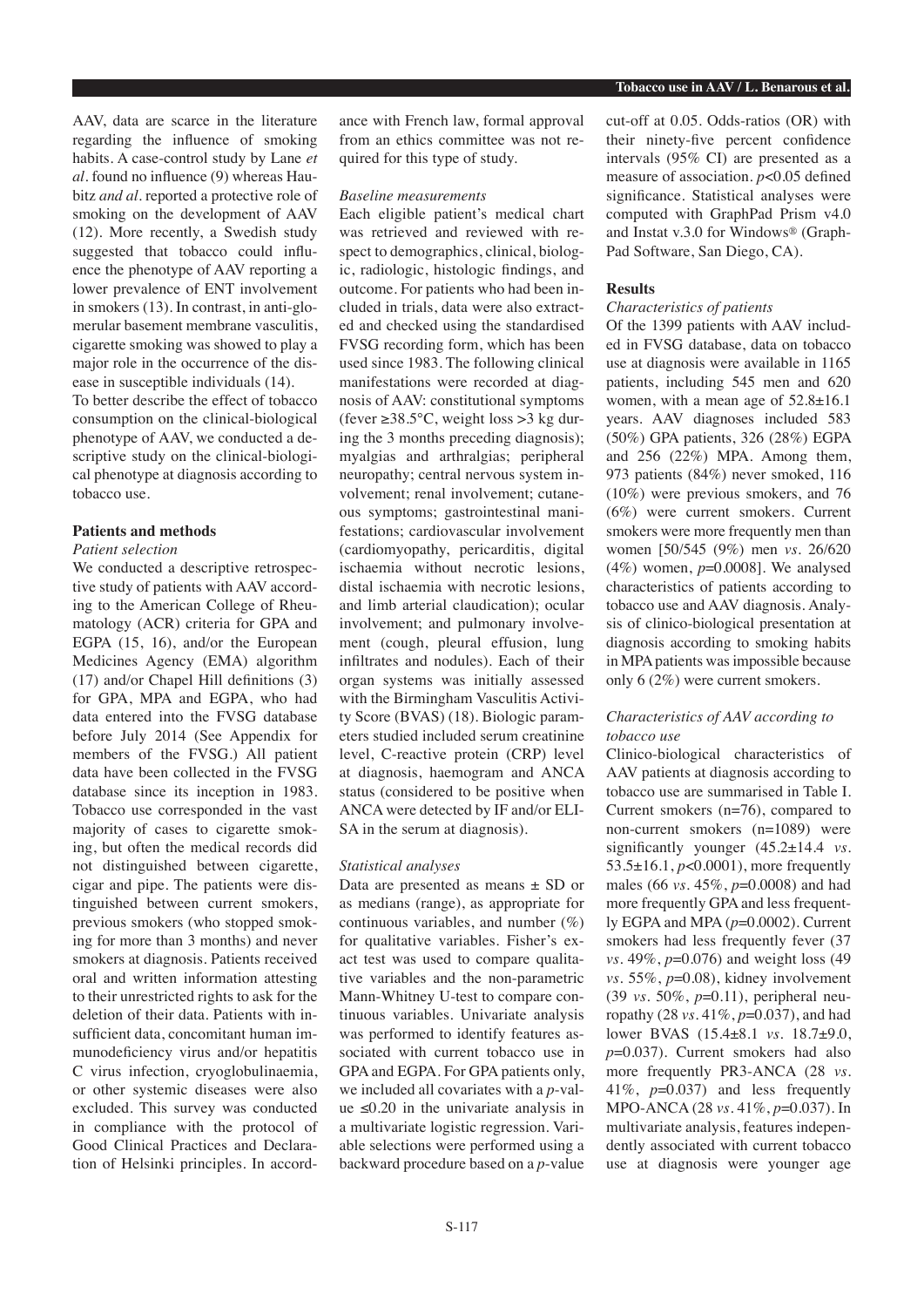#### **Tobacco use in AAV / L. Benarous et al.**

**Table I.** Characteristics of patients with AAV according to tobacco use.

| Features                        | Current smokers |                 | Previous smokers | Never smokers   | Current $vs.$                                     | Multivariate analysis |            |
|---------------------------------|-----------------|-----------------|------------------|-----------------|---------------------------------------------------|-----------------------|------------|
|                                 | $n=76$          |                 | $n=116$          | $n=973$         | non-current<br>(previous and never)<br>$p$ -value | OR (95% CI)           | $p$ -value |
| AAV diagnosis                   |                 |                 |                  |                 | 0.0002                                            |                       |            |
| <b>GPA</b>                      |                 | 55 (72)         | 75 (65)          | 453 (47)        |                                                   | 1                     |            |
| <b>EGPA</b>                     | 15              | (20)            | 24(21)           | 287 (29)        |                                                   | $0.44$ $(0.23-0.87)$  | 0.017      |
| <b>MPA</b>                      | 6               | (8)             | 17(14)           | 233 (24)        |                                                   | $0.36$ $(0.14-0.93)$  | 0.036      |
| Demography                      |                 |                 |                  |                 |                                                   |                       |            |
| Age, mean $\pm$ SD, yr          |                 | $45.2 \pm 14.4$ | $57.9 + 13.7$    | $53.1 \pm 16.3$ | < 0.0001                                          | $0.98$ $(0.96-0.99)$  | 0.01       |
| Male gender                     |                 | 50 (66)         | 79 (68)          | 416 (43)        | 0.0008                                            | 2.31 (1.31-4.08)      | 0.004      |
| Clinical features               |                 |                 |                  |                 |                                                   |                       |            |
| Fever                           | $21/57$ (37)    |                 | 34/98 (35)       | 470/922 (51)    | 0.076                                             |                       |            |
| Weight loss                     | 25/59 (49)      |                 | 50/97 (52)       | 506/921 (55)    | 0.08                                              |                       |            |
| Myalgia                         | $18/60$ (30)    |                 | 27/96 (28)       | 366/920 (40)    | 0.22                                              |                       |            |
| Arthralgia                      | $34/63$ (54)    |                 | 45/94 (48)       | 429/921 (47)    | 0.30                                              |                       |            |
| Skin                            | $27/61$ (44)    |                 | 30/97 (31)       | 392/922 (43)    | 0.69                                              |                       |            |
| Ocular                          | $10/60$ (17)    |                 | 24/98 (24)       | 179/919 (19)    | 0.62                                              |                       |            |
| <b>ENT</b>                      | $40/60$ (67)    |                 | 66/95 (69)       | 550/926 (59)    | 0.35                                              |                       |            |
| Lung                            | $42/62$ (68)    |                 | 68/94 (72)       | 635/930 (68)    | 0.89                                              |                       |            |
| Cardiovascular                  | 12/59           | (20)            | 20/95(21)        | 202/913 (22)    | 0.87                                              |                       |            |
| Gastrointestinal                | $6/58$ (10)     |                 | 8/93(9)          | 171/908 (19)    | 0.21                                              |                       |            |
| Kidney                          | 23/59 (39)      |                 | 36/91 (40)       | 471/914 (52)    | 0.11                                              | $0.62$ $(0.35-1.10)$  | 0.10       |
| Nervous system                  | $25/65$ (38)    |                 | 32/90 (36)       | 459/913 (50)    | 0.12                                              |                       |            |
| Peripheral neuropathy           | 18/65 (28)      |                 | 24/90 (27)       | 388/913 (42)    | 0.037                                             |                       |            |
| $BVAS$ , mean $\pm SD$          | $15.4 \pm 8.1$  |                 | $15.0 \pm 8.4$   | $18.9 \pm 9.0$  | 0.037                                             |                       |            |
| <b>Biological</b> features      |                 |                 |                  |                 |                                                   |                       |            |
| Serum creatinin, median, µmol/L |                 | 91 (45-1268)    | 90 (45-1043)     | 90 (48-1264)    | 0.84                                              |                       |            |
| CRP, median, mg/L               |                 | 58 (1-341)      | $52(1-267)$      | $60(1-560)$     | 0.65                                              |                       |            |
| PR3-ANCA                        | 28/56 (50)      |                 | 41/85(48)        | 279/766 (36)    | 0.07                                              |                       |            |
| <b>MPO-ANCA</b>                 |                 | $8/56$ (14)     | 27/85 (32)       | 238/766 (31)    | 0.007                                             |                       |            |

Data are presented as number (percentage) otherwise indicated differently.

ENT: ear, nose and throat; BVAS: Birmingham Vasculitis Activity Score; CRP: C-reactive protein; PR3: proteinase 3; MPO: myeloperoxidase; ANCA: antineutrophil cytoplasmic antibodies; SD: standard deviation.

[OR 0.98 (0.96–0.99), *p*=0.01], male gender [2.31 (1.31-4.08), *p*=0.004], less frequent EGPA [0.44 (0.23–0.87), *p*=0.017] and MPA [0.36 (0.14–0.93), *p*=0.036], and less frequent kidney involvement [0.62 (0.35–1.10), *p*=0.10].

# *Characteristics of GPA according to tobacco use*

Clinico-biological characteristics of GPA patients at diagnosis according to tobacco use are summarised in Table II. Current smokers (n=55), compared to non-current smokers (n=528) were significantly younger  $(44.5 \pm 13.5 \text{ vs.}$ 52.0±16.3, *p*=0.0001), more frequently males (64 *vs.* 48%, *p*=0.016) and had more frequent skin involvement (50 *vs.*  32%, *p*=0.025). Current smokers tended to have more frequent arthralgias (67 *vs.* 54%, *p*=0.11) and less frequent constitutional symptoms (33 *vs.* 47%,  $p=0.08$ ) and ear, nose & throat (ENT) involvement (73 *vs.* 83%, *p*=0.13).

BVAS, PR3- or MPO-ANCA, and inflammatory parameters were similar for the 2 groups. In multivariate analysis, features independently associated with current tobacco use at diagnosis were younger age [OR 0.98 (0.96–0.99), *p*=0.02], male gender [1.83 (0.92- 3.66), *p*=0.08], more frequent skin involvement [2.05 (1.06–3.96), *p*=0.03] and less frequent ENT involvement [0.48 (0.22–1.04),  $p=0.06$ ].

# *Characteristics of EGPA according to tobacco use*

Clinico-biological characteristics at baseline of EGPA patients according to tobacco use are summarised in Table III. Current smokers (n=15), compared to non-current smokers (n=311), were younger (41.1±15.8 *vs.*  50.3±15.2, *p*=0.028) and had less frequent constitutional symptoms (29 *vs.*  62%, *p*=0.02), arthralgias (7 *vs.* 35%, *p*=0.04), renal involvement (0 *vs.* 26%, *p*=0.025) and MPO-ANCA–positivity (0 *vs.* 30%, *p*=0.02), and tended to have less frequent myalgias (21 *vs.* 47%, *p*=0.10). BVAS was also significantly lower in current smokers (12.5±6.6 *vs.* 18.5±8.1, *p*=0.018), and CRP levels tended to be lower compared to non-current smokers (24±25 *vs.* 65±62 mg/L, *p*=0.10). Serum creatinin levels and eosinophil count were comparable in the 2 groups. Multivariate analysis was not performed because of the low number of current smokers.

#### **Discussion**

In the present work, we analysed the clinical-biological phenotypes of AAV at diagnosis according to tobacco use. To our knowledge, this is the first large study that has examined the potential influence of smoking on the different forms of AAV, *i.e.* GPA, MPA and EGPA. We found that prevalence of current smokers among AAV was low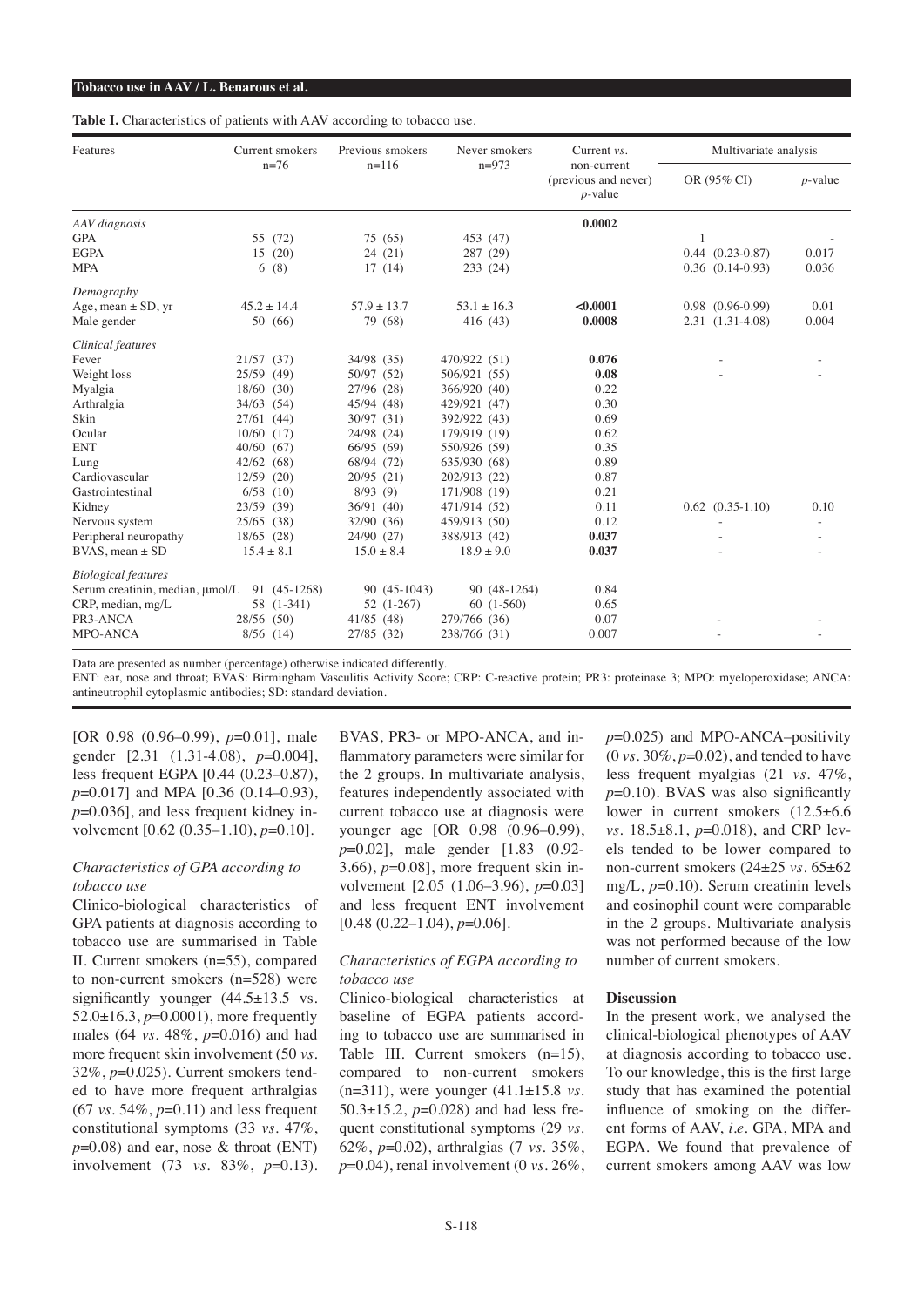#### **Table II.** Characteristics of patients with GPA according to tobacco use.

| Features                                     | Current smokers                                          | Previous smokers | Never smokers        | Current $vs.$ | Multivariate analysis |                        |      |
|----------------------------------------------|----------------------------------------------------------|------------------|----------------------|---------------|-----------------------|------------------------|------|
|                                              | $n=55$<br>$n=75$<br>$n=453$<br>non-current<br>$p$ -value |                  | (previous and never) | OR (95% CI)   |                       | $p$ -value             |      |
| Demography                                   |                                                          |                  |                      |               |                       |                        |      |
| Age, mean $\pm$ SD, yr                       | $44.5 \pm 13.5$                                          | $56.6 \pm 13.8$  | $51.3 \pm 16.5$      | 0.0001        |                       | $0.98$ $(0.96-0.99)$   | 0.02 |
| Male gender                                  | 36/55 (64)                                               | 52/75 (69)       | 201/453 (44)         | 0.016         | 1.83                  | $(0.92 - 3.66)$        | 0.08 |
| Clinical features                            |                                                          |                  |                      |               |                       |                        |      |
| Fever                                        | 15/39<br>(38)                                            | $19/63$ (30)     | 221/430 (51)         | 0.25          |                       |                        |      |
| Weight loss                                  | 17/51<br>(33)                                            | 29/61 (48)       | 198/425<br>(47)      | 0.08          |                       |                        |      |
| Myalgia                                      | $12/40$ (30)                                             | $11/60$ (18)     | 135/427<br>(32)      | 1.00          |                       |                        |      |
| Arthralgia                                   | 29/43<br>(67)                                            | 31/60 (52)       | 232/427<br>(54)      | 0.11          |                       |                        |      |
| Skin                                         | 21/42<br>(50)                                            | $13/62$ (21)     | 142/429<br>(33)      | 0.025         |                       | $2.05(1.06-3.96)$      | 0.03 |
| Ocular                                       | 9/41<br>(22)                                             | $23/63$ (37)     | 142/426<br>(33)      | 0.17          |                       |                        |      |
| <b>ENT</b>                                   | 30/41<br>(73)                                            | 49/60 (82)       | 358/429<br>(83)      | 0.13          |                       | $0.48$ $(0.22 - 1.04)$ | 0.06 |
| Lung                                         | 27/43<br>(63)                                            | 41/58 (71)       | 287/428<br>(67)      | 0.61          |                       |                        |      |
| Cardiovascular                               | 4/40<br>(10)                                             | 10/58 (17)       | 53/422 (13)          | 0.81          |                       |                        |      |
| Gastrointestinal                             | 4/39<br>(10)                                             | $4/58$ (7)       | 45/417 (11)          | 1.00          |                       |                        |      |
| Kidney                                       | 18/40 (45)                                               | $23/55$ (42)     | 238/420<br>(57)      | 0.25          |                       |                        |      |
| Nervous system                               | 16/45<br>(36)                                            | $14/55$ (25)     | 138/418 (33)         | 0.62          |                       |                        |      |
| Peripheral neuropathy                        | $10/45$ (22)                                             | $8/55$ (15)      | 89/418 (21)          | 0.85          |                       |                        |      |
| $BVAS$ , mean $\pm SD$                       | $16.9 \pm 9.3$                                           | $15.9 \pm 8.7$   | $19.0 \pm 9.1$       | 0.44          |                       |                        |      |
| <b>Biological features</b>                   |                                                          |                  |                      |               |                       |                        |      |
| Serum creatinin, median, umol/L 92 (46-1268) |                                                          | 90 (45-1043)     | 92 (24-1264)         | 0.89          |                       |                        |      |
| $CRP$ , mean $\pm$ SD, mg/L                  | $114 \pm 105$                                            | $92 \pm 84$      | $92 \pm 86$          | 0.41          |                       |                        |      |
| PR3-ANCA                                     | 28/39 (72)                                               | 38/52 (73)       | 270/386 (70)         | 1.00          |                       |                        |      |
| <b>MPO-ANCA</b>                              | 4/39<br>(10)                                             | $8/52$ (15)      | 55/386 (14)          | 0.63          |                       |                        |      |

Data are presented as number (percentage) otherwise indicated differently.

ENT: ear, nose and throat; BVAS: Birmingham Vasculitis Activity Score; CRP: C-reactive protein; PR3: proteinase 3; MPO: myeloperoxidase; ANCA: antineutrophil cytoplasmic antibodies; SD: standard deviation.

and that tobacco use could differentially affect GPA and EGPA clinical-biological phenotypes, supporting the role of environmental exposures in AAV development and phenotype.

Previous studies assessed the influence of environmental factors, in particular smoking, on the incidence of AAV. Results on tobacco were scarce and contradictory. Three case-control studies evaluated tobacco use as a potential risk factor and none of them found a significant impact of smoking on the incidence of AAV (8, 9, 19), even if these studies were not specifically designed to evaluate smoking habits and were of small-size sample. In 2005, Haubitz et al. found that the proportion of current smokers among GPA and MPA patients was significantly lower than in the German general population (14% *vs.* 24.3%), suggesting a potentially protective role of smoking on the incidence of AAV (12). In the present study, among the 1165 patients with a mean age of 53 years, we found a proportion of current smokers of 6% in AAV patients what is lower than in the

French general population. Based on a study in 2010 on a French cohort of 27000 subjects, the prevalence of current smokers between 45 and 54 yearold was 32.9% in males and 29.3% in females. Overall, these data suggest that smoking does not increase the risk of AAV in contrast to anti-glomerular basement membrane vasculitis (14), but no conclusion can be drawn regarding its protective role.

Regarding the effect of tobacco on the clinico-biological presentation, only one published study in 2011 tried to correlate smoking habits with vasculitis phenotype (13). Based on the analysis of 77 patients (mainly GPA and MPA), this study showed that non-smokers had more frequent ENT involvement than smokers, and that myocardial infarction and development of end-stage renal disease were in contrast more frequent among smokers. This study, based on a small-size population, suggested that smoking could impact the clinical expression of vasculitis. In addition, an unpublished study by Basu *et al.*, including GPA and MPA patients

from randomised controlled trials of the EUVAS, has reported that current smokers had more frequent gastrointestinal and cutaneous manifestations compared to non-current smokers, and less frequent ENT manifestations (20). Along this line, our study is the first study addressing on a large cohort of patients the potential impact of tobacco use on the clinico-biological expression of the different type of AAV at diagnosis, with specific assessment of EGPA patients that were not represented in previous studies. Current smokers were younger age, male gender, more frequently GPA and less frequently EGPA and MPA, and had less frequent kidney involvement. In GPA, smokers had more frequent cutaneous and articular involvement contrasting with less frequent constitutional symptoms and ENT involvement. In EGPA, smokers had less frequent constitutional manifestations, arthralgia, renal involvement and ANCA positivity. This lower proportion of ENT manifestations in current smokers was also reported in the study by Mohammad *et al.* (13, 20),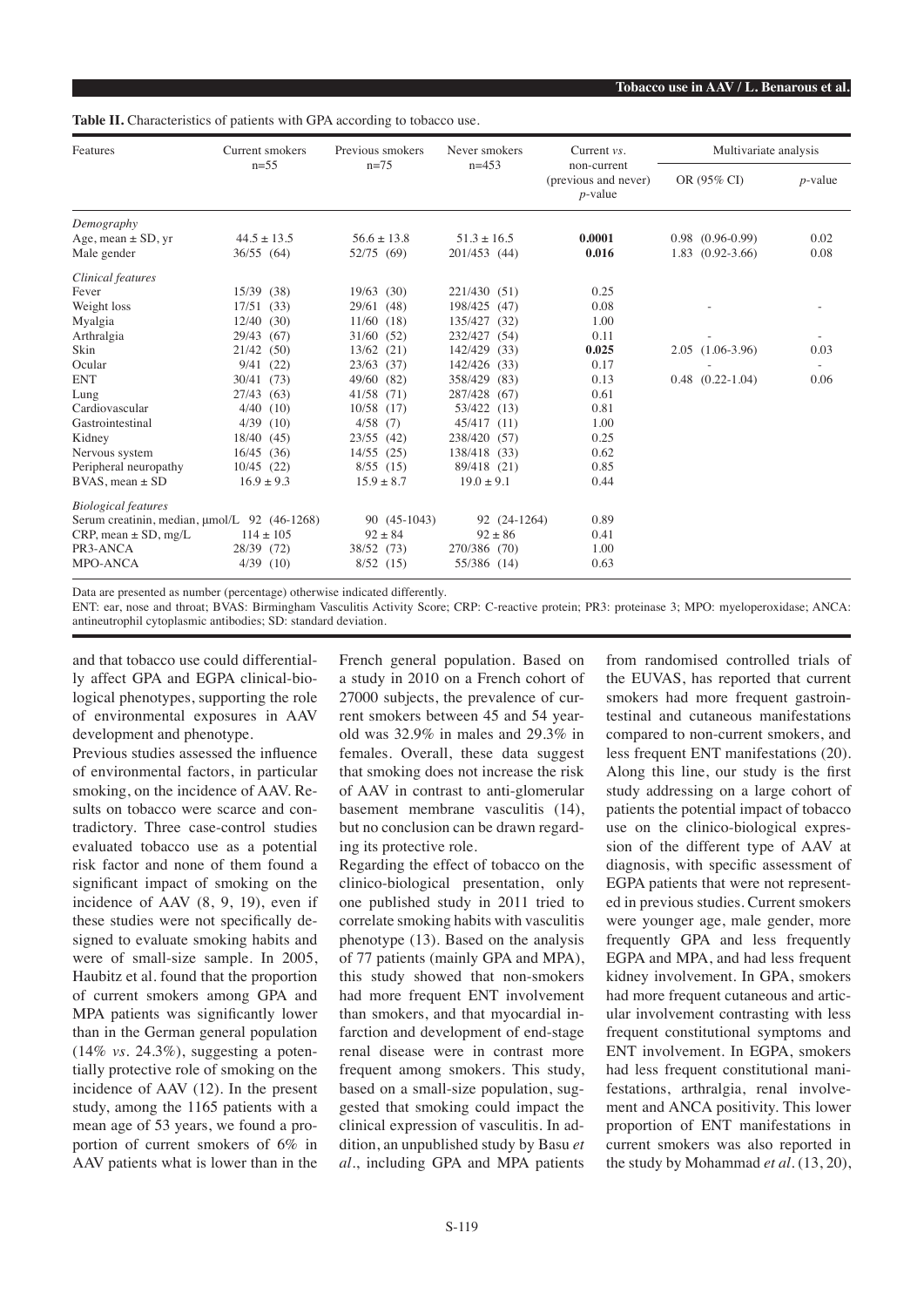#### **Tobacco use in AAV / L. Benarous et al.**

**Table III.** Characteristics of patients with EGPA according to tobacco use.

| Features                                                   | Current<br>$n=15$ | Previous<br>$n = 24$ | Never<br>$n = 287$ | Current $vs.$<br>non-current<br>(previous)<br>and never)<br>$p$ -value |
|------------------------------------------------------------|-------------------|----------------------|--------------------|------------------------------------------------------------------------|
| Demography                                                 |                   |                      |                    |                                                                        |
| Age, mean $\pm$ SD, yr                                     | $41.1 + 15.8$     | $53.3 + 11.1$        | $50.0 + 15.5$      | 0.028                                                                  |
| Male gender                                                | 9/15(60)          | $17/24$ (71)         | 132/287 (46)       | 0.43                                                                   |
| Clinical features                                          |                   |                      |                    |                                                                        |
| Fever                                                      | 4/14(29)          | 8/19<br>(42)         | 126/271 (46)       | 0.27                                                                   |
| Weight loss                                                | 4/14(29)          | (53)<br>10/19        | 173/274 (63)       | 0.02                                                                   |
| Myalgia                                                    | 3/14(21)          | 8/19<br>(42)         | 128/271 (47)       | 0.10                                                                   |
| Arthralgia                                                 | 1/14(7)           | 5/17<br>(29)         | 96/272<br>(35)     | 0.04                                                                   |
| <b>Skin</b>                                                | 5/14(36)          | 11/19<br>(58)        | 133/271<br>(49)    | 0.41                                                                   |
| Ocular                                                     | 1/14(7)           | 1/19<br>(5)          | 22/271<br>(8)      | 1.00                                                                   |
| <b>ENT</b>                                                 | 8/14(57)          | 13/20<br>(65)        | 156/274 (57)       | 1.00                                                                   |
| Lung                                                       | 14/14 (100)       | 19/20<br>(95)        | 255/278 (92)       | 0.61                                                                   |
| Cardiovascular                                             | 6/14(43)          | 7/20<br>(35)         | 93/269 (35)        | 0.57                                                                   |
| Gastrointestinal                                           | 2/14(14)          | (16)<br>3/19         | 75/269 (28)        | 0.37                                                                   |
| Kidney                                                     | 0/14(0)           | 2/19<br>(11)         | 73/271 (27)        | 0.025                                                                  |
| Nervous system                                             | 8/14(54)          | $11/19$ (58)         | 189/274 (69)       | 0.39                                                                   |
| Peripheral neuropathy                                      | 7/14(50)          | $11/19$ (58)         | 176/274 (64)       | 0.40                                                                   |
| $BVAS$ , mean $\pm SD$                                     | $12.5 + 6.6$      | $16.6 + 7.6$         | $18.5 + 8.2$       | 0.018                                                                  |
| <b>Biological features</b>                                 |                   |                      |                    |                                                                        |
| Serum creatinin, mean $\pm$ SD,<br>$\mu$ mol/L             | $76 + 16$         | $80 \pm 16$          | $86 + 43$          | 0.37                                                                   |
| $CRP$ , mean $\pm$ SD, mg/L                                | $24 + 25$         | $47 + 58$            | $66 + 63$          | 0.10                                                                   |
| Eosinophils, mean $\pm$ SD,<br>$\rm x 10\frac{9}{\rm L}$ . | $8.8 \pm 10.6$    | $6.3 \pm 6.2$        | $7.1 + 6.7$        | 0.77                                                                   |
| MPO-ANCA                                                   | $0/13$ (0)        | $5/18$ (28)          | 60/199 (30)        | 0.02                                                                   |

Data are presented as number (percentage) otherwise indicated differently.

ENT: ear, nose and throat; BVAS: Birmingham Vasculitis Activity Score; CRP: C-reactive protein; MPO: myeloperoxidase; ANCA: antineutrophil cytoplasmic antibodies; SD: standard deviation.

whereas no previous data were available for EGPA. Overall, smoking habits could influence the phenotype of AAV. However, these findings need to be confirmed in other AAV populations. It is of interest to analyse the reasons why smoking could affect the clinicobiological presentation of AAV. Cigarette smoking was shown to increase the production of pro-inflammatory cytokines such as TNF-alpha, IL-1, IL-6, IL-8 and to decrease the levels of antiinflammatory cytokines such as IL-10 (21). In addition, cigarette smoking was shown to deplete Th1 cytokine-secreting cells in the human airway (22). Th1 cytokine pattern having been reported to predominate in granulomatous inflammation such as ENT involvement (23), these findings could explain the lower frequency of ENT manifestations in smokers. Regarding the effect of smoking habits on EGPA presentation, in which tobacco seems to improve the disease, it is interesting to note that ulcerative colitis, that shared a Th2cytokine bias as EGPA (24, 25), is also improved by smoking (26). Overall, taking into account the effects of cigarette smoking on the immune system, it is tempting to formulate the hypothesis that smoking could affect the clinicobiological phenotype of AAV through the modulation of immune responses and/or exhibiting a triggering role.

Finally, our study has some strengths and limitations. The large population of patients allowed us to draw solid conclusions, and our study is the first evaluating the impact of smoking on the different type of AAV separately. However, our study is retrospective and no data about duration of smoking cessation and quantitative estimation for current or ex-smokers were available. In addition, the low frequency of current tobacco use at diagnosis in our population has limited statistical analyses. We also were not able to investigate second-hand exposure to tobacco smoke. However, in rheumatoid arthritis, recent studies have not found

any association between second-hand exposure to tobacco smoke and disease activity (27).

This study shows that the frequency of current smokers is very low in the population of AAV patients. These results also suggest that tobacco use could differentially affect the clinical-biological phenotypes of GPA and EGPA. Mechanisms by which smoking impacts vasculitis expression are still unknown but could involve the modulation of immune responses. Its potential impact on prognosis needs to be evaluated in prospective studies.

# **Appendix**

# *FVSG MEMBERS*

The following physicians, listed alphabetically by city (in France, except where indicated otherwise), are currently active members of the FVSG and followed up patients included in the present study:

J.-P. Ducroix, R. Makdassi, A. Smail (CHU, Hôpital Nord, Amiens); C. Lavigne, J.-F. Subra (CHU d'Angers, Angers); M. Bonnefoy, A. Riché (Centre Hospitalier [CH] Saint-Michel, Angoulême); R. Sablé-Fourtassou (CH Robert Ballanger, Aulnay-sous-Bois); B. Redouane (CH d'Auxerre, Auxerre); B. de Wazières, J.-L. Dupond (CHU, Besançon); F. Goutorbes (CH de Béziers, Béziers); S. Abad, C. Larroche, R. Dhote (CHU Avicenne, Bobigny); E. Letellier (CHU Jean-Verdier, Bondy); O. Caubet, M.-P. Moiton (CHU de Bordeaux, Hôpital Haut-Lévêque, Bordeaux-Pessac); S. Moreau (Hôpital Ambroise-Paré, Boulogne); G. Adam (CH de Bourges, Bourges); M. Roux (CH Pierre-Oudot, Bourgoin Jallieu); B. Hurault de Ligny, P. Letellier, Y. Ollivier, G. Zalcman, K. Zoulim (CHU Régional Clémenceau, Caen); L. Blum, E. Pertuiset (CH René-Dubos, Cergy-Pontoise); E. Giraud, C. Lecomte (CH de Chambéry, Chambéry); A. Witte (CH de Chartres, Chartres); M. Humbert, C. Le Gall (CH Antoine-Béclère, Clamart); I. Delevaux, H. Marson (CHU, Hôpital Gabriel-Montpied, Clermont-Ferrand); M. Ruivard (CHU Estaing, Clermont-Ferrand); V. Rieu (CHU, Hôpital Hôtel-Dieu, Clermont-Ferrand); L. Federici (CH Louis-Pasteur, Colmar); P. Veyssier (CH de Compiègne, Compiègne); P. Bartolucci, M. Michel (CHU Henri-Mondor, Créteil); P. Bielefeld, D. Bonnotte, P. Camus, M. Samson (CHU de Dijon, Di